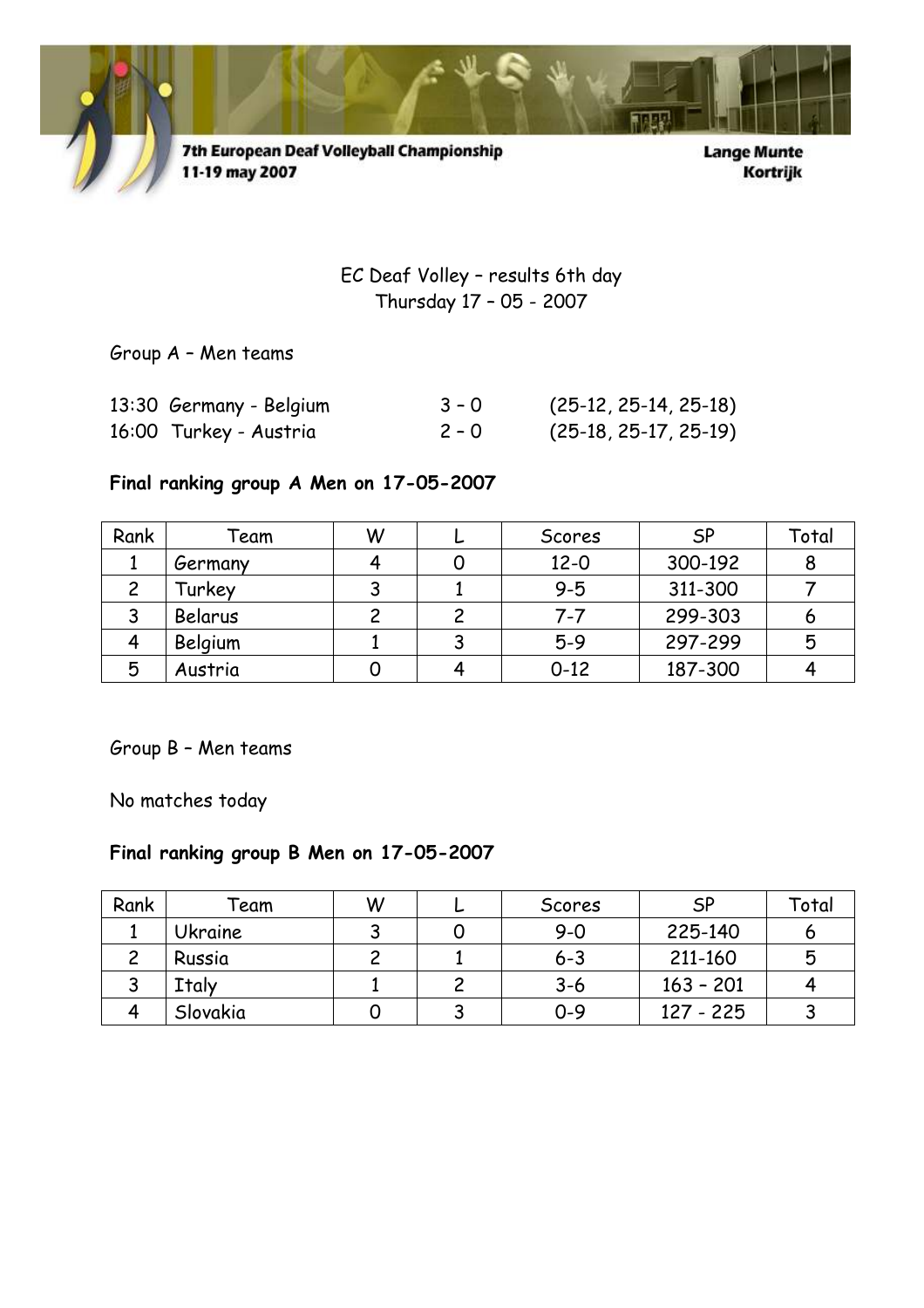Group Women teams for  $5^{th}$ ,  $6^{th}$  and  $7^{th}$  place (3A = Italy, 4A = Slovakia and 3 B = Czech Republic)

11:00 Italy – Czech Republic 0 – 3 (21-25, 24-26, 21-25)

Ranking group 5-6-7 Women on 17-05-2007

| Rank | Team       | W | Scores | ςp        | Total |
|------|------------|---|--------|-----------|-------|
| ັ    | Czech Rep. |   | 6:0    | 151-110   |       |
|      | Italv      |   | 0:3    | $66 - 76$ |       |
|      | Slovakia   |   | 0 : 3  | 44 - 75   |       |

Quarter Finals Women Teams for places 1 – 2 – 3 – 4 (1A = Belarus, 2A = Russia, 1B = Ukraine, 2B = Germany)

| 13:30 | Women : | Russia - Ukraine (2A-1B)  | $0-3$ $(20-25, 23-25, 18-25)$ |
|-------|---------|---------------------------|-------------------------------|
| 16:00 | Women : | Belarus - Germany (1A-2B) | 3-0 (25-13, 25-15, 25-10)     |

Next matches women teams :

18-05-2007 : for places 5-6-7 at 14:30 : Italy – Slovakia

19-05-2007 for  $3^{rd}$  -  $4^{th}$  place at 09:30 : Russia - Germany

19-05-2007 for  $1^{st}$  –  $2^{nd}$  place at 12:00 : Ukraine – Belarus

Special notice : in the official results, we have found an error in the total points of the match Belarus – Germany (44-75 is not correct – it should be 47-75) . We have corrected all results of group A Men teams ourselves .

The organization committee.